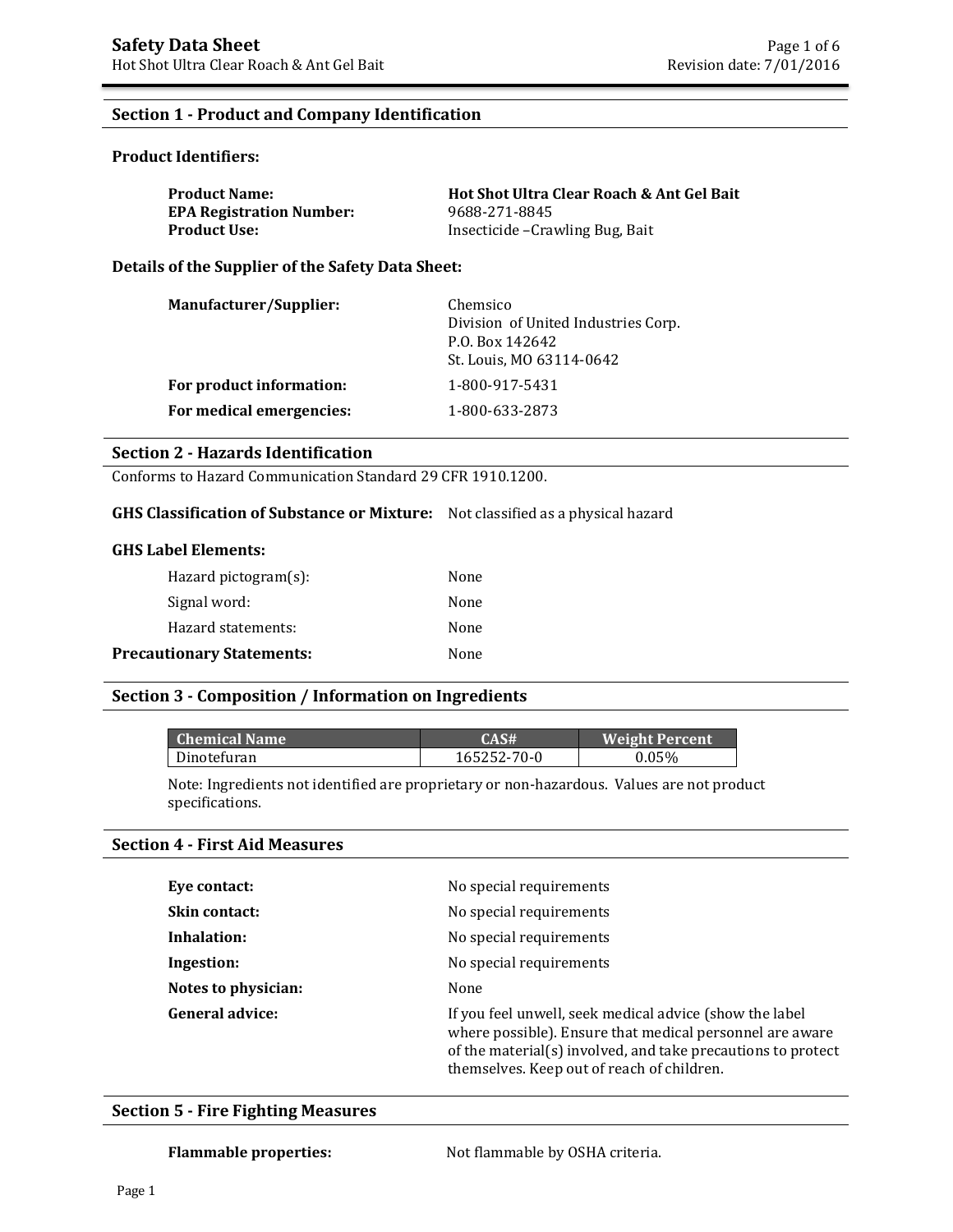| Suitable extinguishing media:                  | Water fog, foam, $CO2$ , dry chemical                                                                                                                                                                                                        |
|------------------------------------------------|----------------------------------------------------------------------------------------------------------------------------------------------------------------------------------------------------------------------------------------------|
| Unsuitable extinguishing media:                | Not available                                                                                                                                                                                                                                |
| Specific hazards arising from the<br>chemical: | Container may melt and leak in heat of fire. Do not allow<br>run-off from firefighting to enter drains or water courses.                                                                                                                     |
| Protective equipment for firefighters:         | Fire fighters should wear full protective clothing including<br>self-contained breathing apparatus.                                                                                                                                          |
| <b>Hazardous combustion products:</b>          | None known                                                                                                                                                                                                                                   |
| Sensitivity to mechanical impact:              | None known                                                                                                                                                                                                                                   |
| <b>Explosion data:</b>                         | Not available                                                                                                                                                                                                                                |
| Sensitivity to static discharge:               | Not available                                                                                                                                                                                                                                |
| <b>Personal precautions:</b>                   | Keep unnecessary personnel away. Do not touch or walk<br>through spilled material. Do not touch damaged containers<br>or spilled material unless wearing appropriate protective<br>clothing. Keep people away from and upwind of spill/leak. |

## **Section 6 - Accidental Release Measures**

| <b>Personal precautions:</b>      | Remove all sources of ignition. Wear personal protective<br>equipment. Vapors can accumulate in low areas. Wash<br>thoroughly after handling.                                                                                                                                                                                                                                                                                                           |
|-----------------------------------|---------------------------------------------------------------------------------------------------------------------------------------------------------------------------------------------------------------------------------------------------------------------------------------------------------------------------------------------------------------------------------------------------------------------------------------------------------|
| For emergency responders:         | If specialized clothing is required to deal with the spillage,<br>take note of any information in Section 8 on suitable and<br>unsuitable materials.                                                                                                                                                                                                                                                                                                    |
| <b>Environmental precautions:</b> | Avoid dispersal of spilled material and runoff and contact<br>with soil, waterways, drains and sewers.                                                                                                                                                                                                                                                                                                                                                  |
| Methods for containment and       |                                                                                                                                                                                                                                                                                                                                                                                                                                                         |
| cleaning up:                      | Stop leak if without risk. Move containers from spill area.<br>Before attempting clean up, refer to hazard data given<br>above. Small spills may be absorbed with earth, sand or<br>absorbent material swept up and placed in suitable,<br>covered, and labeled containers. Prevent large spills from<br>entering sewers or waterways. Contact emergency<br>services and supplier for advice. Never return spills in<br>original containers for re-use. |

# **Section 7 - Handling and Storage**

| <b>Precautions for safe handling:</b> | Put on appropriate personal protective equipment (see<br>Section 8). Do not use near heat, open flame or any other<br>ignition source. Avoid contact with skin, eyes and clothing.<br>Use an appropriate respirator when adequate ventilation<br>is not available. Avoid breathing vapors or spray mists of<br>the product. |
|---------------------------------------|-----------------------------------------------------------------------------------------------------------------------------------------------------------------------------------------------------------------------------------------------------------------------------------------------------------------------------|
| Storage:                              | Store product in a cool, dry place, out of reach of children.<br>Keep container closed when not in use. Keep away from<br>food, drink and animal feedingstuffs. Keep tightly closed.<br>Non-refillable container. Do not reuse or refill this<br>container. Place in trash or offer for recycling if available.             |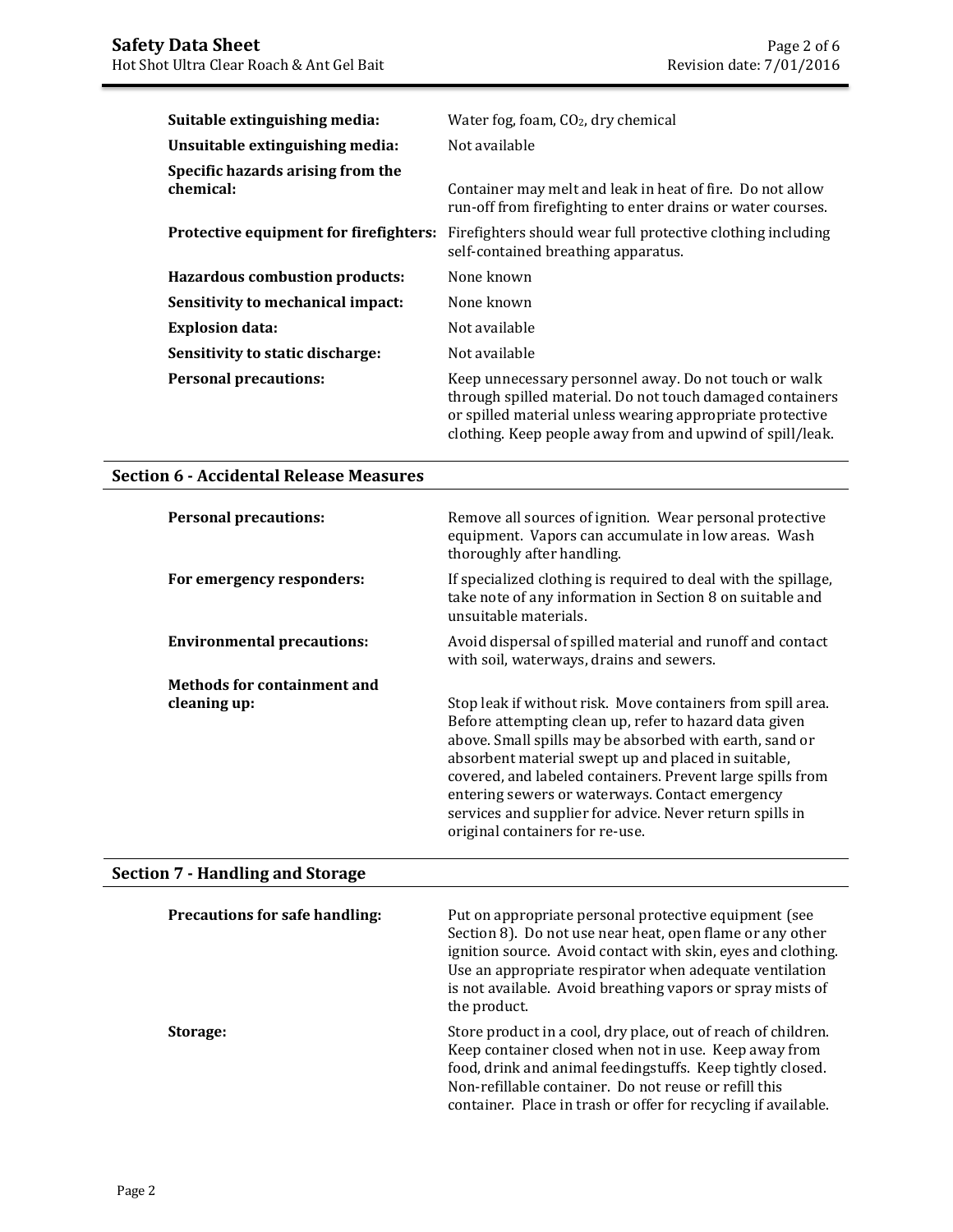## **Section 8 - Exposure Controls / Personal Protection**

#### **Exposure guidelines:**

| <b>Components with Occupational Exposure Limits</b> |            |                                                       |     |                  |                        |                     |  |
|-----------------------------------------------------|------------|-------------------------------------------------------|-----|------------------|------------------------|---------------------|--|
|                                                     |            |                                                       |     |                  | <b>Exposure Limits</b> |                     |  |
|                                                     |            | <b>OSHA PEL</b>                                       |     | <b>ACGIH TLV</b> |                        | <b>Supplier OEL</b> |  |
| <b>Chemical name</b><br>ppm                         |            | $mg/m^3$                                              | ppm | $mg/m^3$         | ppm                    | $mg/m^3$            |  |
| Dinotefuran                                         | <b>TWA</b> | Not established<br>Not established<br>Not established |     |                  |                        |                     |  |

**Engineering controls:** General ventilation normally adequate.

## **Personal protective equipment:**

| Eye/Face protection:                   | None required                                                                                                                                                                         |
|----------------------------------------|---------------------------------------------------------------------------------------------------------------------------------------------------------------------------------------|
| Skin and body protection:              | Wash hands after handling.                                                                                                                                                            |
| <b>Respiratory protection:</b>         | None required                                                                                                                                                                         |
| <b>General hygiene considerations:</b> | Handle in accordance with good industrial hygiene and<br>safety practice. When using, do not eat or drink. Wash<br>hands before breaks and immediately after handling the<br>product. |

### **Section 9 - Physical & Chemical Properties**

| Appearance:                                        | Clear gel          |
|----------------------------------------------------|--------------------|
| Color:                                             | Translucent        |
| <b>Physical state:</b>                             | Solid              |
| Odor:                                              | Odorless           |
| Odor threshold:                                    | No data available  |
| pH:                                                | 5.8                |
| <b>Melting point:</b>                              | No data available  |
| <b>Freezing point:</b>                             | No data available  |
| <b>Boiling point:</b>                              | No data available  |
| <b>Flash point:</b>                                | $>200$ °F          |
| <b>Evaporation rate:</b>                           | No data available  |
| Flammability limits in air,<br>lower, % by volume: | No data available  |
| Flammability limits in air,<br>upper, % by volume: | No data available  |
| Vapor pressure:                                    | No data available  |
| Vapor density:                                     | No data available  |
| Relative density @ 20°C:                           | 1.03               |
| <b>Octanol/water coefficient:</b>                  | No data available  |
| <b>Auto-ignition temperature:</b>                  | No data available  |
| <b>Decomposition temperature:</b>                  | No data available  |
| Solubility:                                        | Insoluble in water |
| % Volatile organic compounds:                      | 0                  |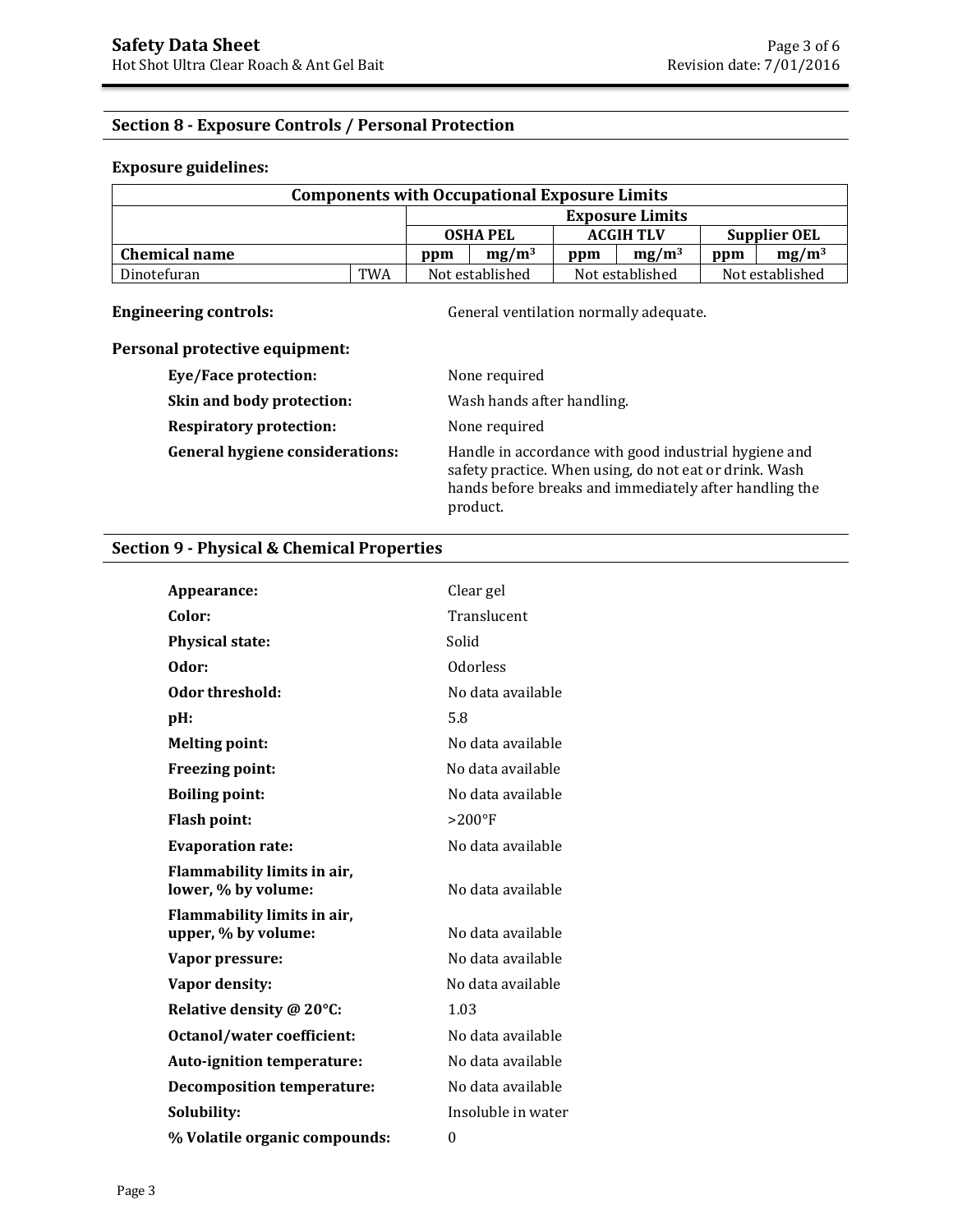## **Section 10 - Chemical Stability & Reactivity Information**

## **Reactivity**

| Conditions to avoid:                       | Do not mix with other chemicals.             |
|--------------------------------------------|----------------------------------------------|
| Incompatible materials:                    | Avoid strong oxidizers.                      |
| <b>Chemical stability</b>                  |                                              |
| <b>Product stability:</b>                  | Stable under recommended storage conditions. |
| <b>Other</b>                               |                                              |
| <b>Hazardous decomposition products:</b>   | None known                                   |
| <b>Possibility of hazardous reactions:</b> | Hazardous polymerization does not occur.     |

### **Section 11 - Toxicological Information**

| <b>Primary eye irritation:</b>  | Non-irritating (EPA tox. category IV)         |
|---------------------------------|-----------------------------------------------|
| <b>Primary skin irritation:</b> | Non-irritating (EPA tox. category IV)         |
| Acute dermal:                   | $LD_{50}$ > 5000 mg/kg (EPA tox. category IV) |
| Acute inhalation:               | $LC_{50} > 2$ mg/L (EPA tox. category IV)     |
| Acute oral:                     | $LD_{50}$ > 5000 mg/kg (EPA tox. category IV) |
| Sensitization:                  | Not a skin sensitizer.                        |
| <b>Chronic effects:</b>         | No data available                             |
| Carcinogenicity:                | No data available                             |
| <b>Mutagenicity:</b>            | No data available                             |
| Reproductive effects:           | No data available                             |
| Teratogenicity:                 | No data available                             |
| Ecotoxicity:                    | No data available                             |

## **Section 12 - Ecological Information**

| Environmental effects:                 | No data available           |
|----------------------------------------|-----------------------------|
| <b>Aquatic toxicity:</b>               | Toxic to aquatic organisms. |
| Persistence / degradability:           | No data available           |
| <b>Bioaccumulation / accumulation:</b> | No data available           |
| <b>Partition coefficient:</b>          | No data available           |
| Mobility in environmental media:       | No data available           |
| <b>Chemical fate information:</b>      | No data available           |
|                                        |                             |

## **Section 13 - Disposal Considerations**

| <b>Waste codes:</b>                            | Not available                                          |
|------------------------------------------------|--------------------------------------------------------|
| <b>Disposal instructions:</b>                  | Dispose in accordance with all applicable regulations. |
| <b>Waste from residues/unused</b><br>products: | Not available                                          |
| Contaminated packaging:                        | Not available                                          |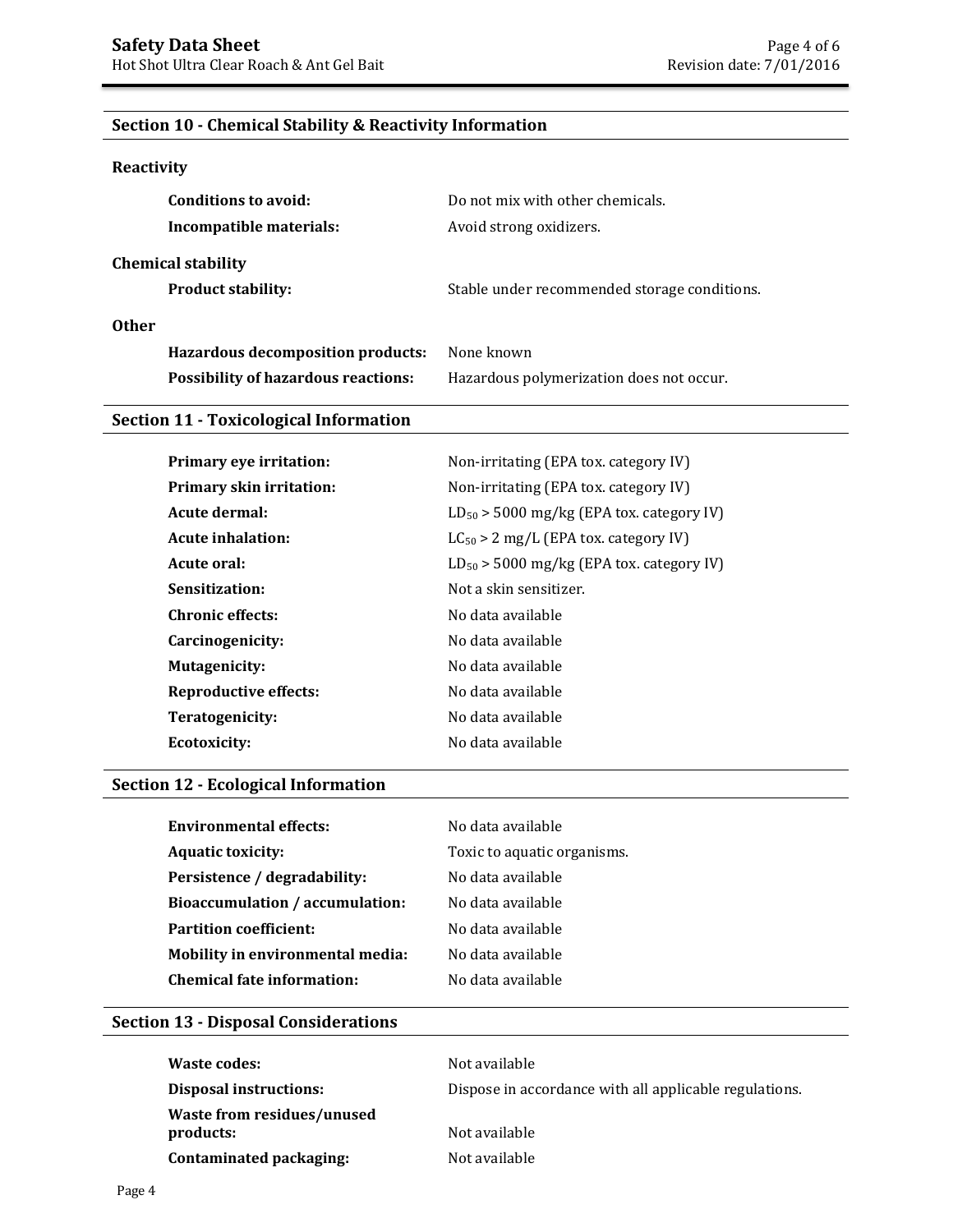# **U.S. Department of Transportation (DOT):** Not regulated **IATA:** Not regulated **IMDG:** Not regulated **29 CFR 1910.1200 hazardous chemical Occupational Safety and Health Administration (OSHA):** No **CERCLA (Superfund) reportable quantity:** Not available **Hazard Categories Superfund Amendments and Reauthorization Act of 1986 (SARA):** Immediate Hazard No Delayed Hazard No Fire Hazard No Pressure Hazard No Reactivity Hazard No **Section 302 extremely hazardous Substance:** No **Section 311 hazardous chemical:** No **Clean Air Act (CAA):** Not available **Clean Water Act (CWA):** Not available **State regulations:** None **FIFRA labeling:** This chemical is a pesticide product registered by the Environmental Protection Agency and is subject to certain labeling requirements under federal pesticide law. These requirements differ from the classification criteria and hazard information required for safety data sheets, and for workplace non-pesticide chemicals. Following is the hazard information as required on the pesticide label: **Signal word:** CAUTION **Precautionary statements:** Wash thoroughly with soap and water after handling. This product is toxic to shrimp and aquatic invertebrates. Do not apply directly to water. **Notification status:** All ingredients of this product are listed or are excluded from listing on the U.S. Toxic Substances Control Act (TSCA) Chemical Substance Inventory. **California Prop. 65:** This product does not contain any chemicals known to the state of California to cause cancer, birth defects or any other reproductive harm. **Disclaimer:** Information contained herein was obtained from sources considered technically accurate and reliable. While every effort has been made to ensure full disclosure of product hazards, in some cases data is not available and is so stated. Since conditions of actual product use are beyond control of the supplier, it is assumed that users of this material have been fully trained according to the requirements of all applicable legislation and regulatory instruments. No warranty, expressed or **Section 14 - Transportation Information Section 15 - Regulatory Information**